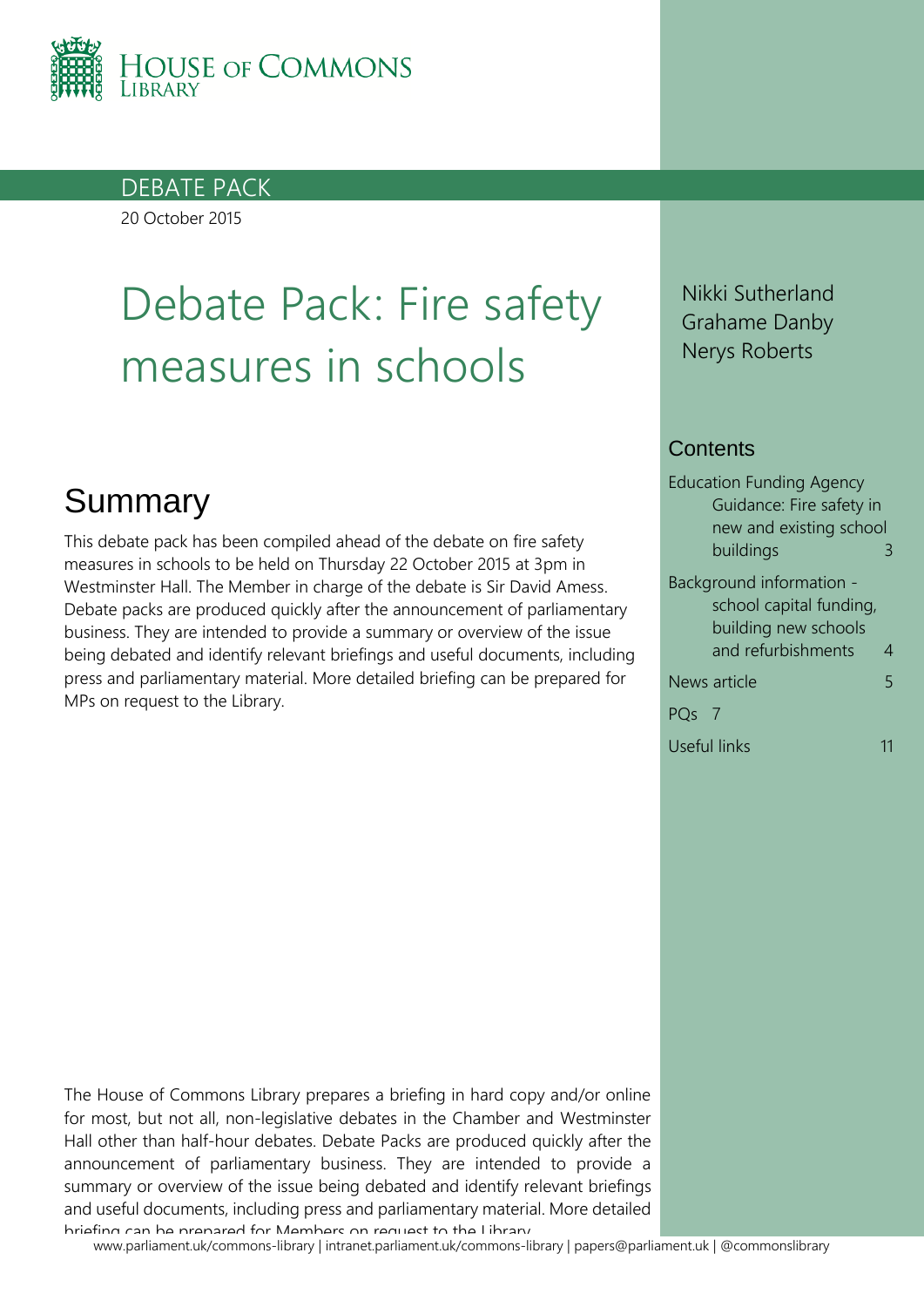### 20 October 2015 2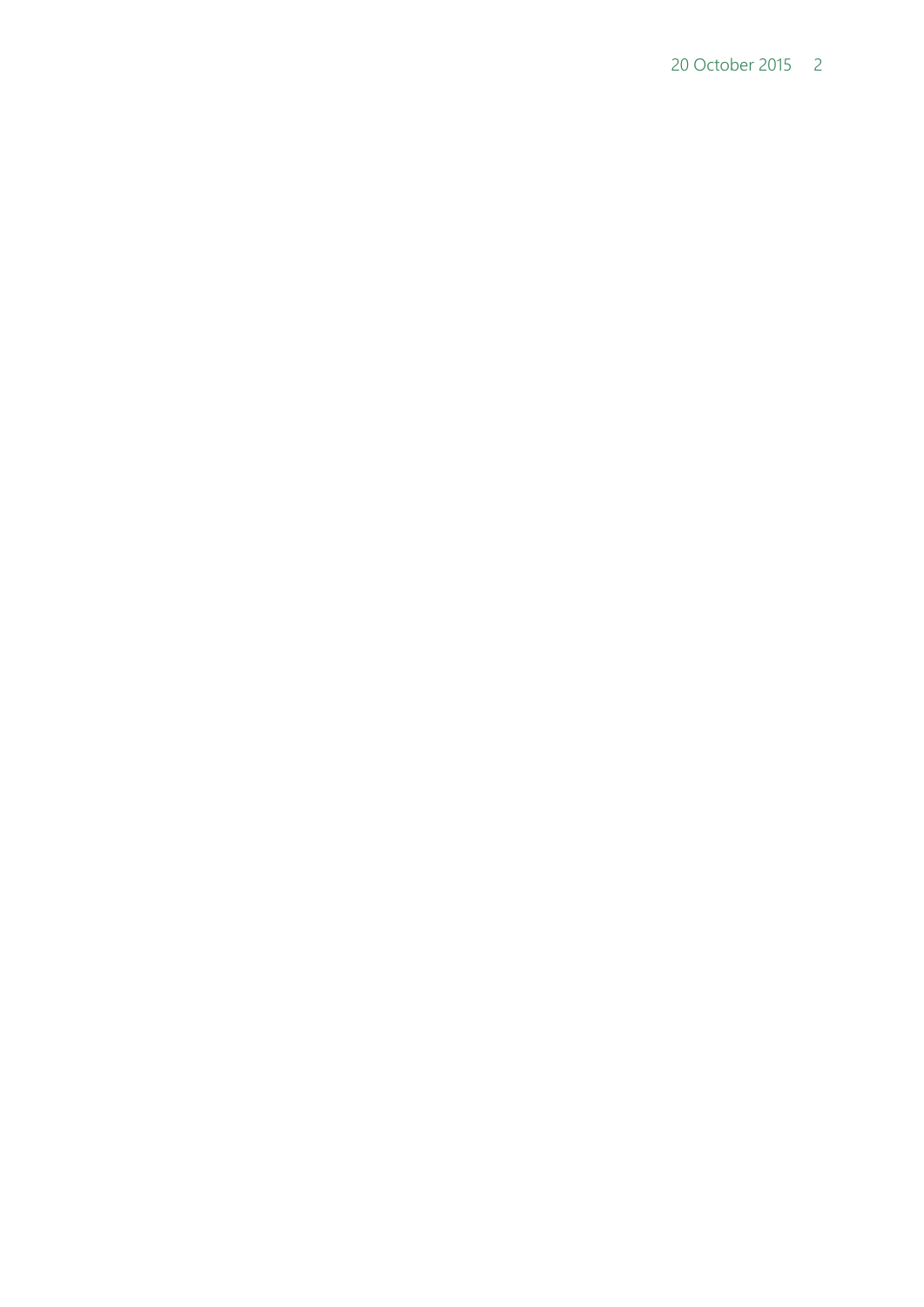# <span id="page-2-0"></span>Education Funding Agency Guidance: Fire safety in new and existing school buildings

Published 11 March 2014

### Contents

- 1. [New buildings](https://www.gov.uk/government/publications/fire-safety-in-new-and-existing-school-buildings/fire-safety-in-new-and-existing-school-buildings#new-buildings)
- 2. [Existing buildings](https://www.gov.uk/government/publications/fire-safety-in-new-and-existing-school-buildings/fire-safety-in-new-and-existing-school-buildings#existing-buildings)
- 1. New buildings

Building work at all schools must comply with the building regulations enforced by local building-control bodies. Building Bulletin 100: design [for fire safety in schools](https://www.gov.uk/government/publications/building-bulletin-100-design-for-fire-safety-in-schools) is the normal means of compliance with building regulations for fire safety design in new school buildings.

### 1.1 Who do the regulations apply to?

The regulations apply to nursery schools, primary and secondary schools, academies, free schools, special schools and pupil referral units.

#### 2. Existing buildings

Schools are required to undertake risk assessments to identify the general fire precautions needed to safeguard the safety of occupants in case of fire, including their safe means of escape.

Under the Regulatory Reform (Fire Safety) Order 2005 (RRO) fire legislation has become simplified. The Department for Communities and Local Government has produced a quide for schools - fire safety [risk assessment: educational premises.](https://www.gov.uk/government/publications/fire-safety-risk-assessment-educational-premises) The quide deals with the provision and management of fire safety.

You will need to:

- ensure procedures are in place to reduce the likelihood of fire
- maintain fire detection and alarm systems
- ensure staff and pupils are familiar with emergency evacuation procedures

It is important that:

- fire risk assessments are kept up to date
- fire precautions remain current and adequate (they should be reviewed in detail when significant alterations are made to a school's premises)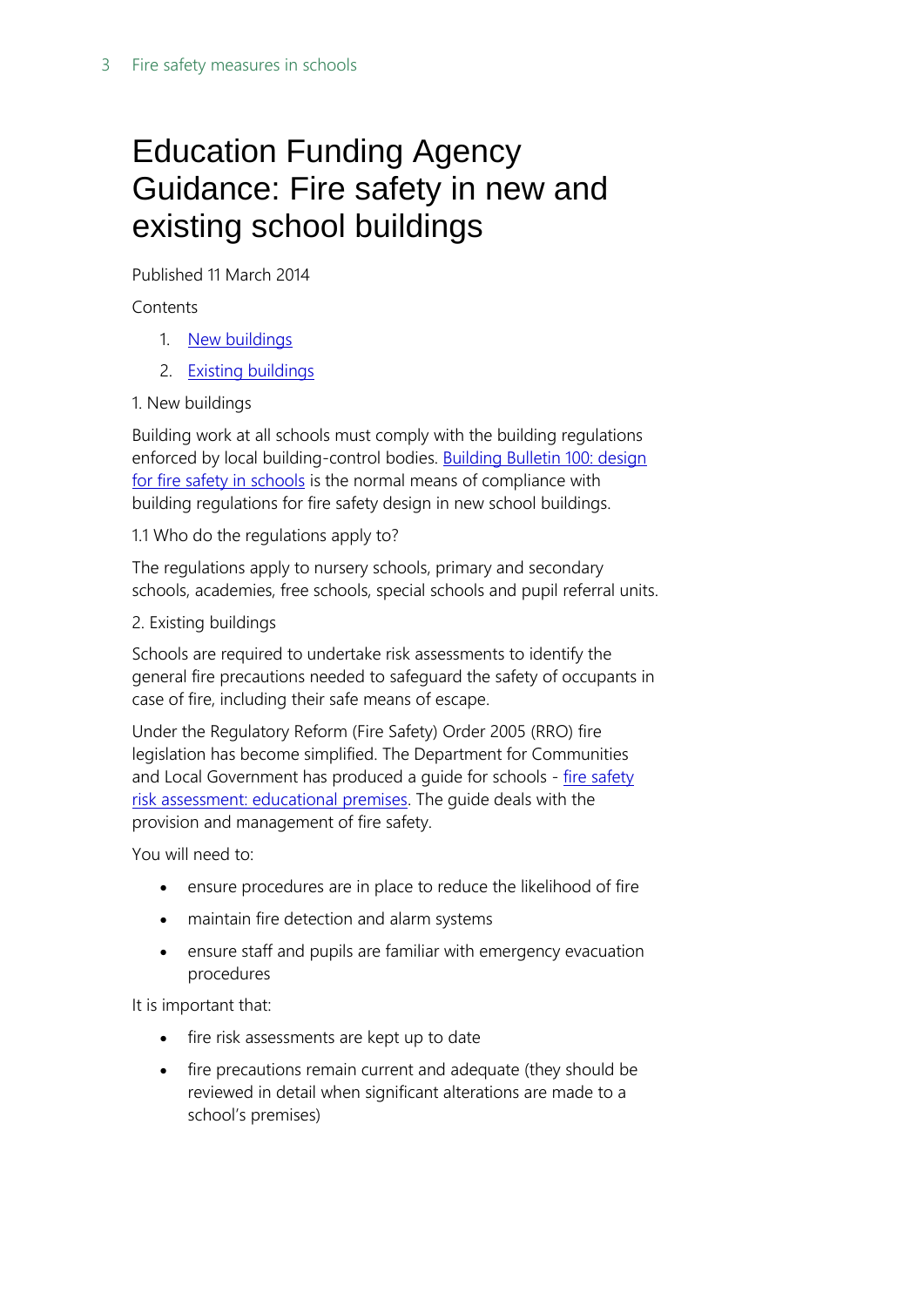### <span id="page-3-0"></span>Background information - school capital funding, building new schools and refurbishments

Current Government capital programmes/ funding streams include:

• The Priority Schools Building Programmes 1 and 2 (PSBP and PSBP2) were introduced by the Coalition Government to replace the previous Labour Government's Building Schools for the Future (BSF) programme. PSBP aims to rebuild or very substantially refurbish only those schools in England that are most in need. An overview article on the background to PSBP can be found on the National Archives website:

[http://webarchive.nationalarchives.gov.uk/20131101192216/http:/](http://webarchive.nationalarchives.gov.uk/20131101192216/http:/www.education.gov.uk/schools/adminandfinance/schoolscapital/priority-school-building-programme/a00221986/backgroundpriorityschoolbuildingprogramme) [www.education.gov.uk/schools/adminandfinance/schoolscapital](http://webarchive.nationalarchives.gov.uk/20131101192216/http:/www.education.gov.uk/schools/adminandfinance/schoolscapital/priority-school-building-programme/a00221986/backgroundpriorityschoolbuildingprogramme) [/priority-school-building](http://webarchive.nationalarchives.gov.uk/20131101192216/http:/www.education.gov.uk/schools/adminandfinance/schoolscapital/priority-school-building-programme/a00221986/backgroundpriorityschoolbuildingprogramme)[programme/a00221986/backgroundpriorityschoolbuildingprogr](http://webarchive.nationalarchives.gov.uk/20131101192216/http:/www.education.gov.uk/schools/adminandfinance/schoolscapital/priority-school-building-programme/a00221986/backgroundpriorityschoolbuildingprogramme) [amme](http://webarchive.nationalarchives.gov.uk/20131101192216/http:/www.education.gov.uk/schools/adminandfinance/schoolscapital/priority-school-building-programme/a00221986/backgroundpriorityschoolbuildingprogramme) (Feb 2013)

Current information on rollout of the PSBP programme can be found on the Gov.uk website:

[https://www.gov.uk/government/collections/priority-school](https://www.gov.uk/government/collections/priority-school-building-programme-psbp#psbp-1-documents-and-overview)[building-programme-psbp#psbp-1-documents-and-overview](https://www.gov.uk/government/collections/priority-school-building-programme-psbp#psbp-1-documents-and-overview)

- Free schools Free schools are entirely new state schools (a very small number were previously fee-paying independent schools – most are completely new provision). More than 250 have opened since 2010 and the current Government has restated its commitment to rolling out the programme further. Not all free schools have been/ will be located in brand new buildings. Some have been housed in temporary buildings while a permanent site is sought, and others are in buildings that have been converted from e.g., office blocks or other public buildings. The Education Funding Agency (EFA) is responsible for capital funding for new free schools procured through the triannual free school application process.
- Capital maintenance funding, paid either to local authorities in respect of schools they maintain, or by the EFA directly (in many cases) to academy schools. There's more information on school capital funding here:

<https://www.gov.uk/government/publications/capital-allocations>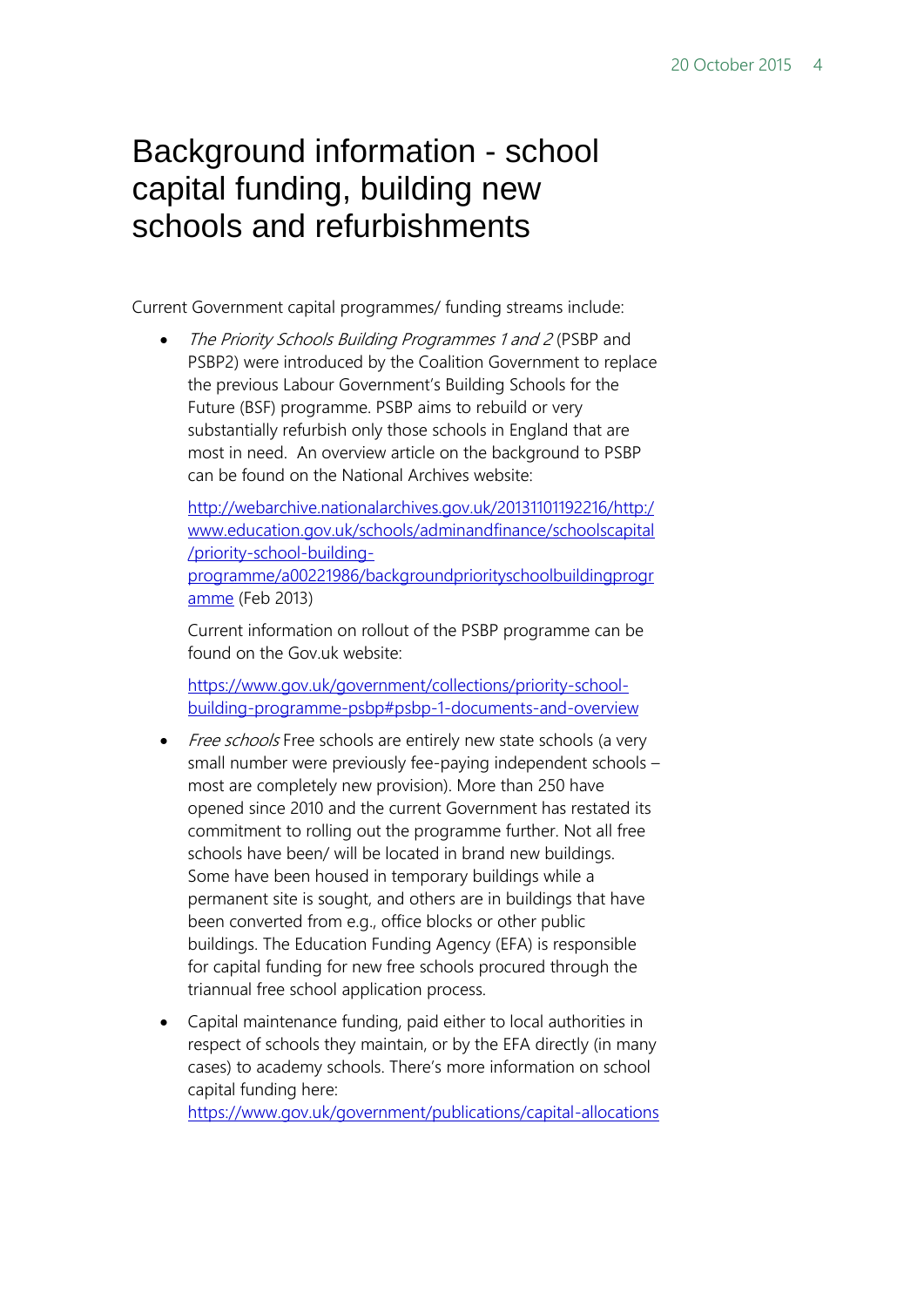### <span id="page-4-0"></span>News article

The Argus

Calls for sprinklers in more schools after an arson attack

Wednesday 14th October 2015

By Flora Thompson

CALLS for sprinklers in more schools have been reignited after an arson attack.

The National Union of Teachers believe water systems could help tackle the risk of fire in schools, after the blaze in Shinewater Primary School, Eastbourne, on Monday.

Just five schools in the East Sussex County Council area are currently fitted with the system which firefighters say can isolate and even extinguish blazes in some cases.

The news comes after Phil Howson, chairman of East Sussex Fire Authority, last year called on the Government to enforce laws so sprinklers had to be installed in all new buildings, big properties and where there is a significant risk to life and property.

He said: "Sprinklers can significantly help reduce death and injury from fire, reduce risk for firefighters, protect property and heritage and reduce the effects of arson. The greatest impact of installing fire sprinklers is likely to occur in schools, residential care homes, premises housing highly vulnerable residents and certain large commercial properties."

Council leader Keith Glazier said all schools are required to follow Department of Education fire safety guidelines and sprinklers may not always be the answer.

He said they were expensive and difficult to fit in older schools but can be used if there is a cost effective solution.

A blaze ripped through Shinewater Primary School, in Milfoil Drive, Langney, in the early hours of the morning and a 14-year-old boy was later arrested on suspicion of arson.

At its height, 60 firefighters were called from ten stations across the county to tackle the flames. They remained on the scene between 1am and 5.30pm and an investigation into the cause of the fire was launched.

Around half the teaching areas had been destroyed including Year 3, 4, 5 and 6 classrooms. The rest of the empty building was severely damaged but no-one was hurt.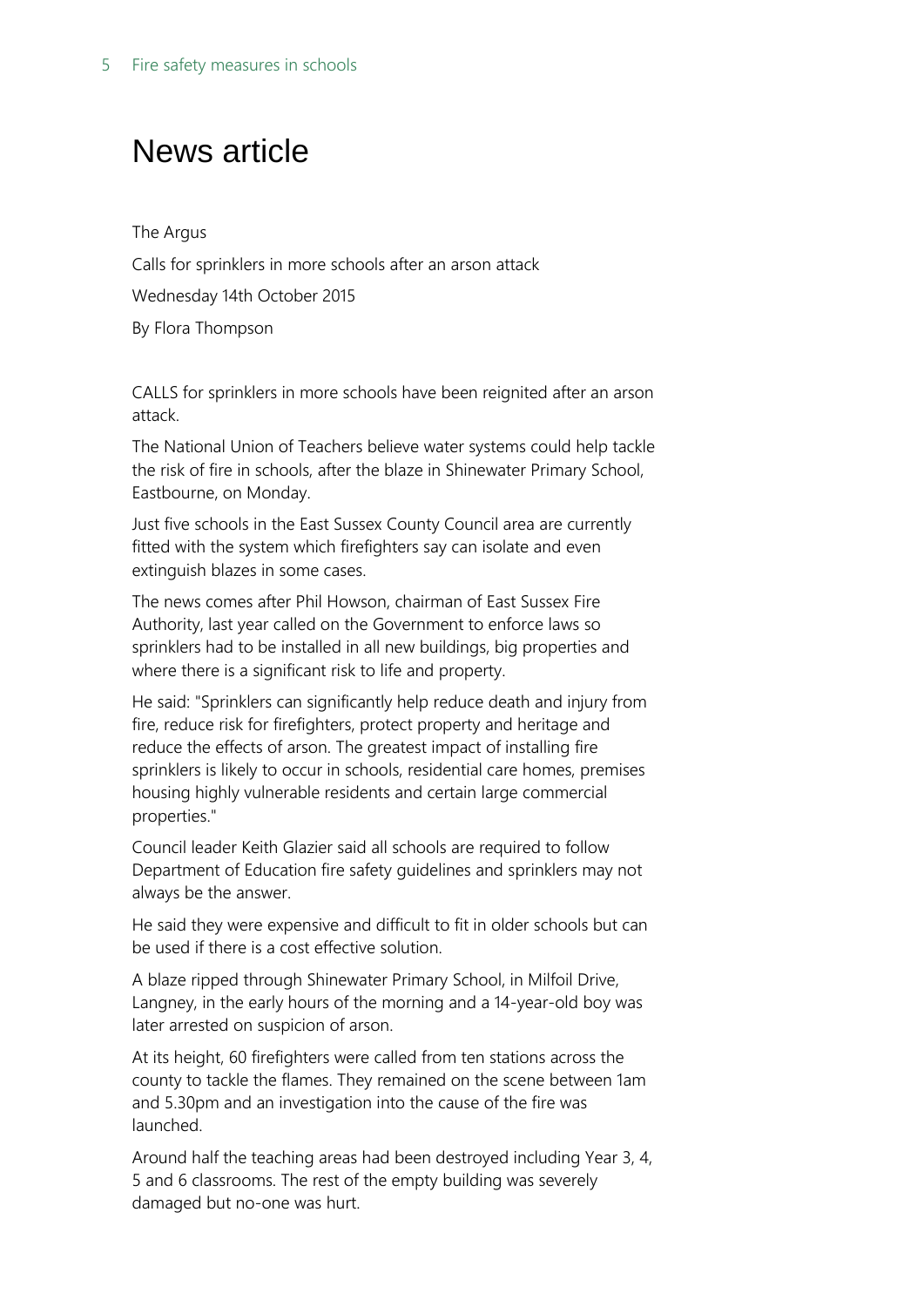The Eastbourne teenager was released on bail until January after being questioned by police.

Headteacher Theresa Buttery said: "Our focus now is to ensure we can get the younger children back into the non-damaged areas of the school as quickly as possible and find alternative provision for the older children."

MP Caroline Ansell said the town was "rallying together" with offers of help from churches and other schools.

A group of parents organised a charity event and nearly £200 was raised in an appeal in less than 24 hours.

The school will be closed until further notice but alternative arrangements are being made as soon as possible.

Nearby Shinewater Sports Centre was also closed temporarily because the fire cut off its water supply.

People are asked to avoid the area while the investigation continues.

Any witnesses to how the fire started or information on anyone involved should call police on 101 quoting 0033 of 12/10.

© Copyright 2001-2015 Newsquest Media Group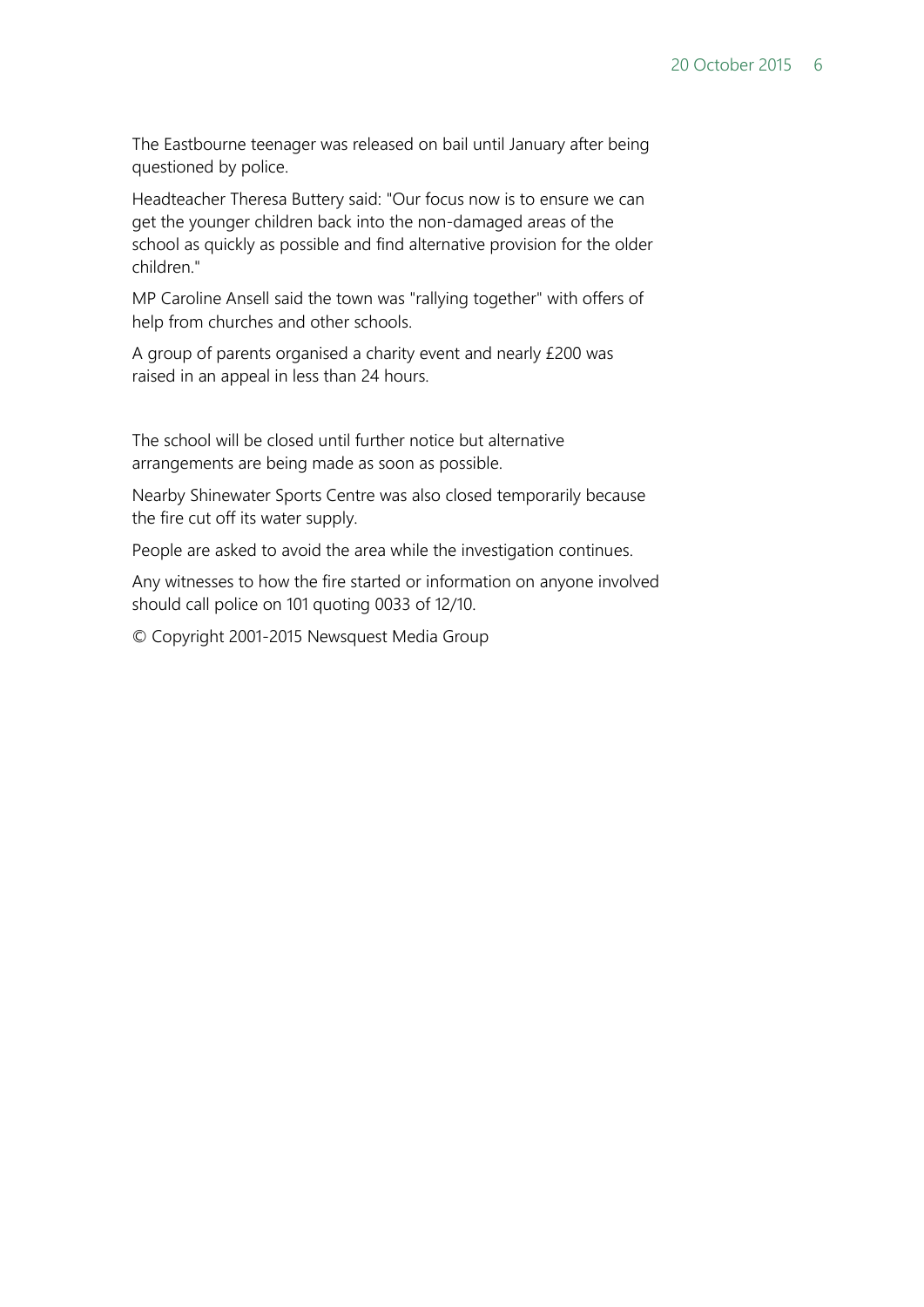# <span id="page-6-0"></span>PQs

Asked by: Sir David Amess

I have the honour of being the chairman of the all-party group on fire safety and rescue. Given that the Chief Fire Officers Association is very concerned that very few newly built schools have automatic sprinkler systems fitted, will my right hon. Friend find time for a debate on the issue?

Answering Member: Mr Hague:

I am advised that the Government's policy is that such sprinkler systems should be installed in new school buildings where there is a real and significant risk, as identified in a fire risk assessment. There will also be other situations where sprinklers are fitted because they form an integral part of the school building design and are good value for money. It is unlikely that we will be able to have a debate on the issue at this stage of the Parliament, but the House will have noted my hon. Friend's strong interest in it and I have every confidence he will be able to return to it in the new Parliament.

HC Deb 05 Mar 2015 | Vol 593 c1085

#### Asked by: Graeme Morrice

To ask the Secretary of State for Education pursuant to the answer of 23 October 2013 to the hon. Member for Poplar and Limehouse, Official Report, column 208W, on schools: buildings, what progress his Department has made with its review of the guidance on fire safety in schools; and what his policy is on the installation of fire sprinklers in schools.

Answering Member: Mr Laws | Department: Education

The Department for Education will be publishing revised guidance titled 'Fire Safety Design for Schools', later this year. This will replace the current guidance contained within Building Bulletin 100:

[http://www.education.gov.uk/schools/adminandfinance/schoolscapital/](http://www.education.gov.uk/schools/adminandfinance/schoolscapital/buildingsanddesign/environmental/a0063718/fire-safety-design-guidance-building-bulletin-100) [buildingsanddesign/environmental/a0063718/fire-safety-design](http://www.education.gov.uk/schools/adminandfinance/schoolscapital/buildingsanddesign/environmental/a0063718/fire-safety-design-guidance-building-bulletin-100)[guidance-building-bulletin-100](http://www.education.gov.uk/schools/adminandfinance/schoolscapital/buildingsanddesign/environmental/a0063718/fire-safety-design-guidance-building-bulletin-100)

Regarding the installation of sprinklers in schools, the Department's policy is that they should be installed in new school buildings where there is a real and significant risk, as identified in a fire risk assessment.

HC Deb 25 February 2014 | 187917 | 576 c224W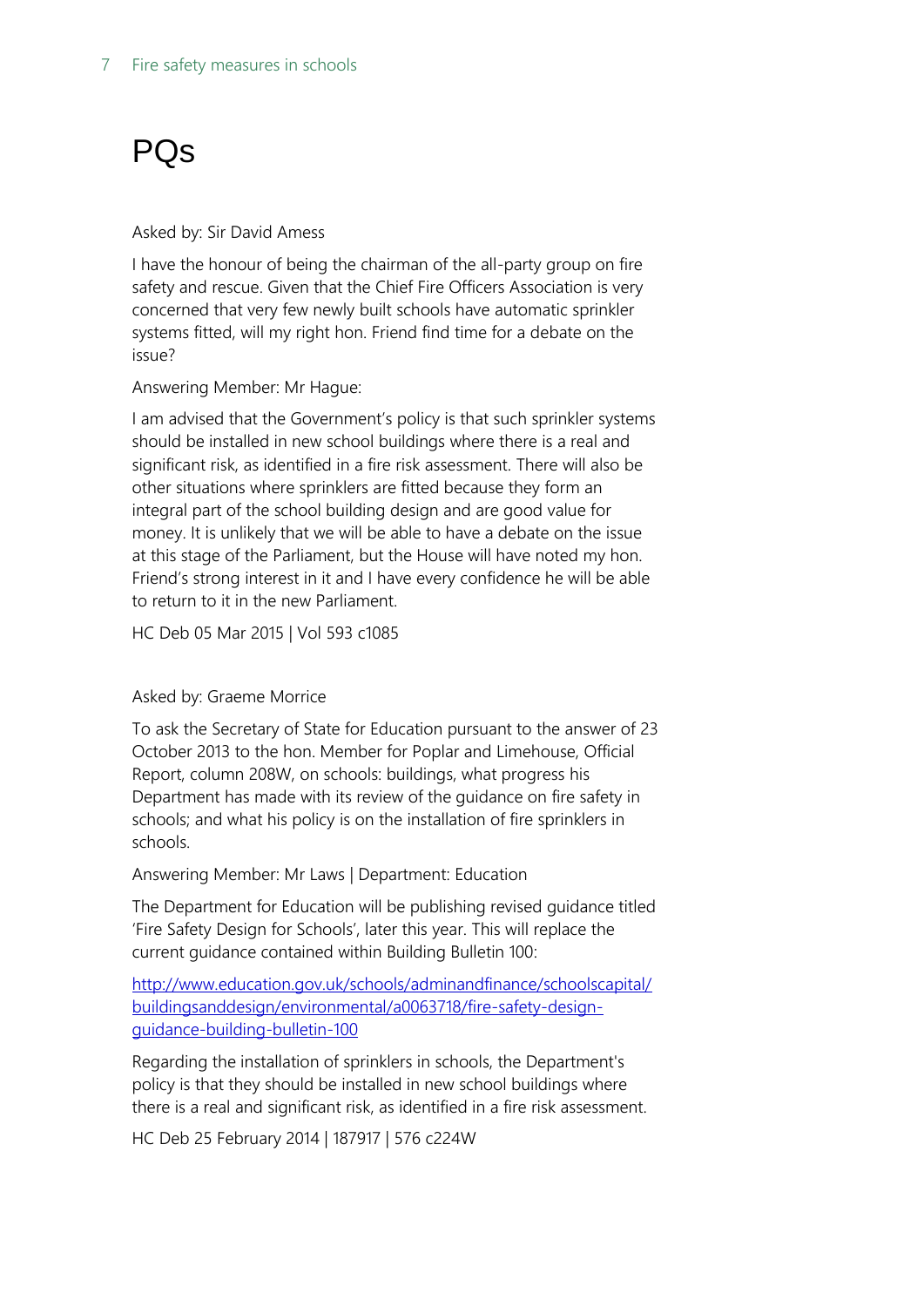#### Asked by: Cunningham, Jim

To ask the Secretary of State for Children, Schools and Families (1) how many schools follow the Building Bulletin 100 guidance on fire sprinklers issued by his Department; and what mechanisms are in place to ensure this guidance is followed;

Answering Member: Coaker, Vernon | Department: Department for Children, Schools and Families

On 1 March 2007 my right hon. Friend the Member for South Dorset (Jim Knight), the then Minister of State for Schools launched the policy to install fire sprinkler systems to protect the fabric of new schools. This was included in Building Bulletin 100 later that year. It is best practice to provide sprinkler systems in new school buildings and major refurbishments and DCSF encourages and expects client bodies to install them. Only those buildings which are unsuitable or of very low risk should not now include sprinklers. Partnerships for Schools monitors which schools in the Building Schools for the Future (BSF) programme include sprinkler systems and encourages local authorities and other client bodies to include sprinklers in all new schools through BSF procurement documents. This approach has resulted in over 70 per cent. of current new secondary schools in BSF including sprinkler systems. Before the introduction of the policy less than 10 per cent. of new schools had sprinkler systems fitted. We do not have figures for how many schools procured outside the Building Schools for the Future Secondary School programme include sprinkler systems. The legal requirements for fire safety measures in schools are set by Building Regulations, which prioritise the life safety of pupils, teachers and other users—not the protection of property. Sprinklers are not required for life safety as they are primarily a property protection measure. Therefore a school building designed to the Building Regulations should be safe whether or not it includes sprinklers. Information is not collected centrally about which schools in Coventry have sprinklers fitted. However, Coventry city council has a policy to fit fire sprinkler systems in all its new and refurbished schools.

HC Deb 18 March 2010 | Vol 507 c1061-2W | 322898

#### Asked by: Lynne Featherstone

To ask the Secretary of State for Children, Schools and Families how much has been allocated to the fitting of fire suppression systems in schools in each of the last five years.

#### Answering Member: Jim Knight | Department: Children, Schools and Families

The Department does not hold information centrally on the amount allocated by local authorities and schools on fire suppression systems in schools in each of the last five years. Allocations are prioritised locally in accordance with asset management plans.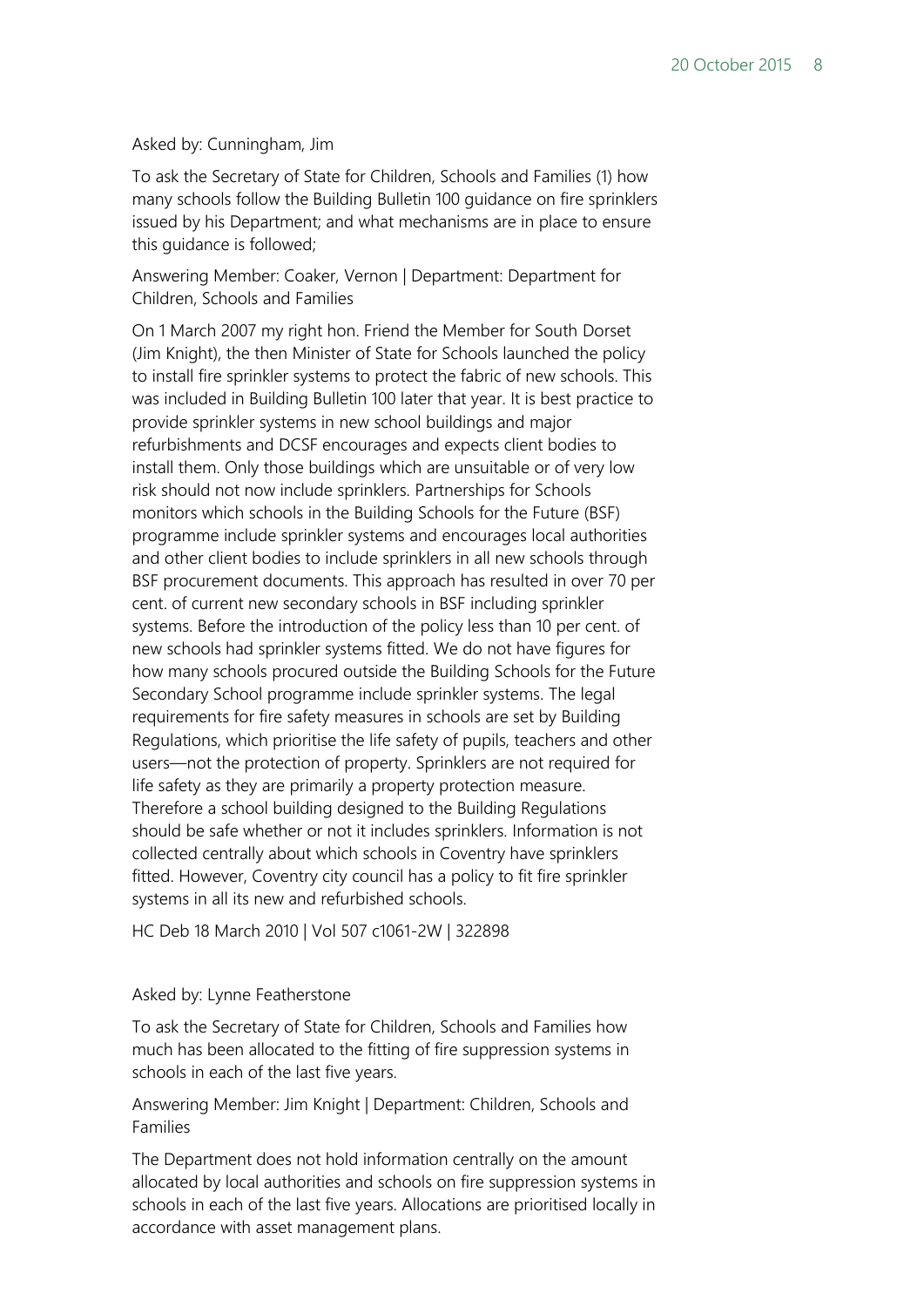Lynne Featherstone: To ask the Secretary of State for Children, Schools and Families (1) whether local authorities will be expected to show evidence that his Department's guidance document Designing and Managing Against the Risk of Fire in Schools (BB100) has been complied with and the conclusions of the accompanying risk assessment followed in any application for funding under the Building Schools for the Future and Primary Capital programmes;

(2) whether funding for new school buildings and major refurbishments under the Building Schools for the Future and Primary Capital programmes is contingent on compliance by local authorities with his Department's guidance document Designing and Managing Against the Risk of Fire in Schools (BB100) and the accompanying risk assessment tool; and if he will make a statement.

Jim Knight: Building Bulletins, among them BB100, are guidance documents and local authorities are responsible for compliance.

It is our expectation that all new and some refurbished schools will have fire sprinklers installed, however this is not a compulsory measure. There may be cases where local authorities or other promoters of schools consider that sprinklers are not needed. If so, in case of challenge they will need to be able to demonstrate that such schools are very low risk and that sprinklers would not represent good value for money.

Compliance with the Building Regulations for Fire is covered by Building Bulletin 100 and all designs must meet the life-safety requirements set out there. These life-safety requirements are enforced by Building Control Bodies. Sprinkler systems classed as life-safety systems and any trade-off of the fire requirements for life-safety that are allowed by BB100, for buildings fitted with sprinkler systems, will need to be checked in detail by the Building Control Body.

HC Deb 20 March 2008 | Vol 473 c1421W;473 c1417W

#### Asked by: Mark Oaten:

To ask the Secretary of State for Education and Skills (1) what estimate he has made of the average cost of installing a sprinkler system in a new school; what this represents as a percentage of total building cost; and if he will make a statement;

(2) how much has been spent on  $(a)$  installing and  $(b)$  maintaining school sprinkler systems in each of the last five years; and if he will make a statement;

(3) what representations he has received from  $(a)$  industry and  $(b)$  fire chiefs on sprinklers in schools; and if he will make a statement.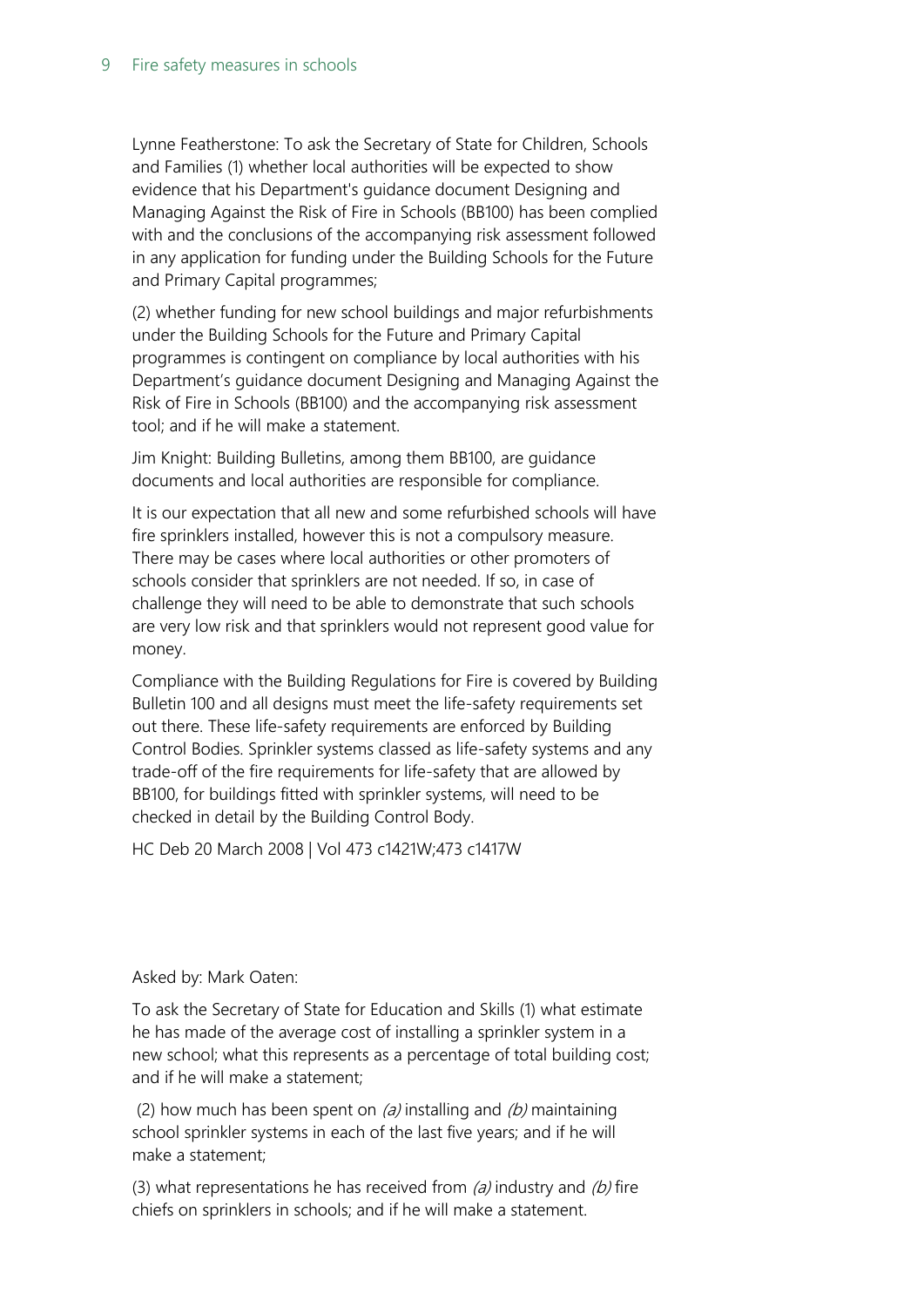Answering Member: Jim Knight | Department: Education and Skills

In July, we commissioned consultants to produce an analysis of the costs of installing sprinklers in schools. Their study covers 26 schools and will give us an average cost for installing sprinklers in new schools—both as a percentage addition to construction costs and as a rate per square metre of floor area. Their study will be concluded early in January 2007 and we will publish the findings.

The Department does not provide funding specifically for the installation of sprinklers in schools. Local authorities decide what they do with the funding they are allocated. They may choose to install sprinklers when constructing new schools, but do not need to inform us or provide figures on costs. However, the study I refer to above is gathering information on maintenance costs as well as capital costs.

We have received representations from the Chief Fire Officers Association, individual Fire and Rescue Authorities, the National Fire Sprinkler Network and insurance companies on the value of installing sprinklers in schools. Our public consultation on Building Bulletin 100, "Designing and Managing Against the Risk of Fire in Schools", included questions on sprinklers. We take all of the views expressed very seriously and that is one of the reasons why we commissioned further studies on sprinklers. We saw the need to provide more information about sprinklers and their role in improving property protection, and will be expanding the guidance on their use in schools in the final version of Building Bulletin 100.

HC Deb 14 December 2006 | Vol 454 c1400-1W;454 c1402-3W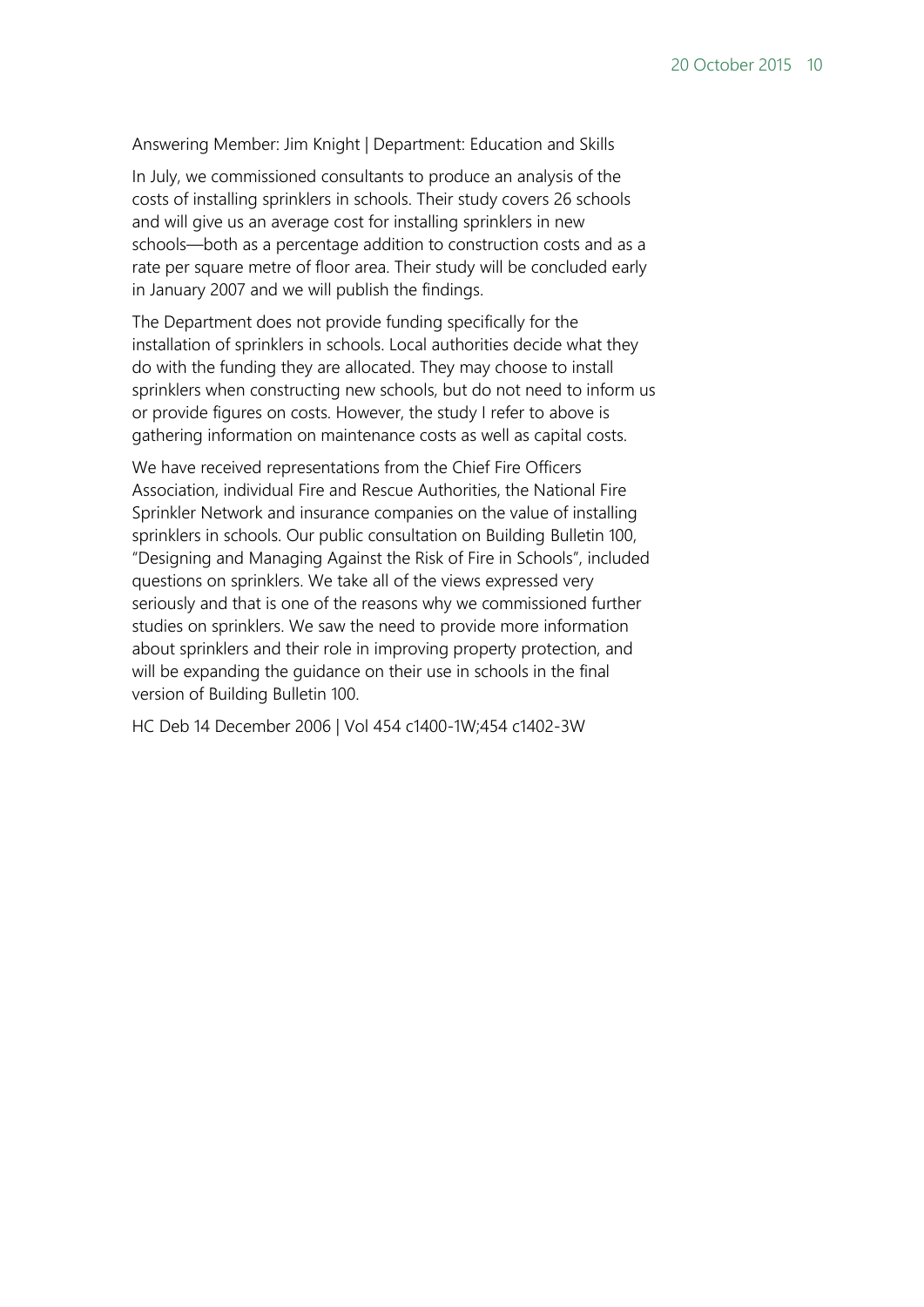# <span id="page-10-0"></span>Useful links

Briefing by the National Union of Teachers on fire safety regulation <https://www.teachers.org.uk/node/12519>

Background to the NUT's campaign for fire sprinklers in schools <https://www.teachers.org.uk/node/12557>

HSE - Fire safety <http://www.hse.gov.uk/toolbox/fire.htm>

Fire Safety Advice Centre - Educational Establishments including Schools and Colleges

[https://www.firesafe.org.uk/fire-safety-in-educational-establishments](https://www.firesafe.org.uk/fire-safety-in-educational-establishments-including-schools-and-colleges/)[including-schools-and-colleges/](https://www.firesafe.org.uk/fire-safety-in-educational-establishments-including-schools-and-colleges/)

DCLG - Fire safety risk assessment: educational premises

[https://www.gov.uk/government/publications/fire-safety-risk](https://www.gov.uk/government/publications/fire-safety-risk-assessment-educational-premises)[assessment-educational-premises](https://www.gov.uk/government/publications/fire-safety-risk-assessment-educational-premises)